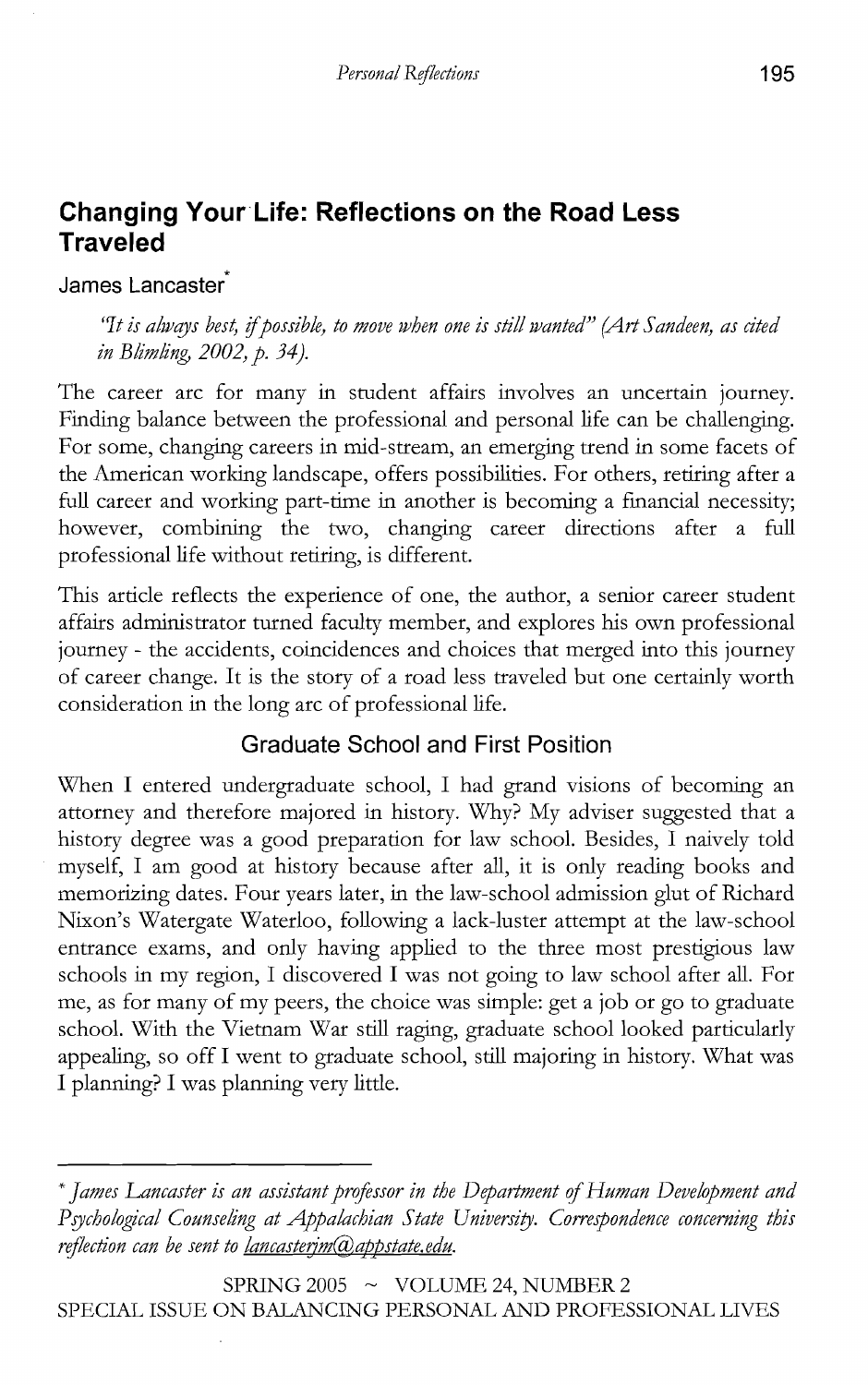Somewhere between the many student activities of undergraduate life and a fortuitous graduate assistantship in the office of student activities, I began to think it might be nice to be paid for being involved in campus life full-time. Happily, my graduate supervisor agreed and offered me an entry-level position in student affairs. From that point, I seldom looked back, eventually committing to a career in higher education and obtaining my doctoral degree in the administration of higher education. Like many colleagues in student affairs work (Blimling, 2002), I "drifted" into work as a student development professional.

### **My Career and a New Opportunity**

For more than 28 years I worked my way up in the administrative hierarchy of student affairs. Eventually, I began to teach as an adjunct faculty member. I learned that I liked administrative work, but as I grew older, I found that I loved reading, preparing for presentations at professional associations, and, most of all, teaching in the formal classroom. I began constructing a plan in which I would take a well-deserved state retirement at a relatively young age and go teach full-time in a small private college.

Ironically, when I had reached the exactly perfect balance of compensation and responsibility in the administrative organization, an unusual opportunity presented itself. This opportunity was an offer to teach a single course at another state institution I had often admired. The institution was only two hours away and the program was one I felt was doing good things.

After the necessary consultation with boss and family, I took annual leave on a weekly basis and each Thursday drove to my part-time assignment in the mountains of North Carolina. Unfortunately for my career as an administrator, I found I enjoyed the drive, the students, the institution and the environment more than anything I had experienced in a long time. When a full-time, tenuretrack position became available the following year, I applied and was offered the position. An understanding spouse and an already vested retirement plan led me to feel I could afford to "start all over again" at the age of 51 as a tenure-track faculty member. I took a substantial pay cut, accepted the position and became what I subsequently described as "the world's oldest living assistant professor."

Several considerations dictated my decision to change my life. I was "relatively" young and had decided that becoming a chief student affairs officer was not among my ambitions. **In** my current administrative work, I found myself distanced from everyday student lives, and I had grown weary of 3:00 AM phone calls from police or distraught families and students. Most importantly, I felt I had learned a good bit in my 28 years of administration and found that teaching was the best way to share what I had experienced while continuing to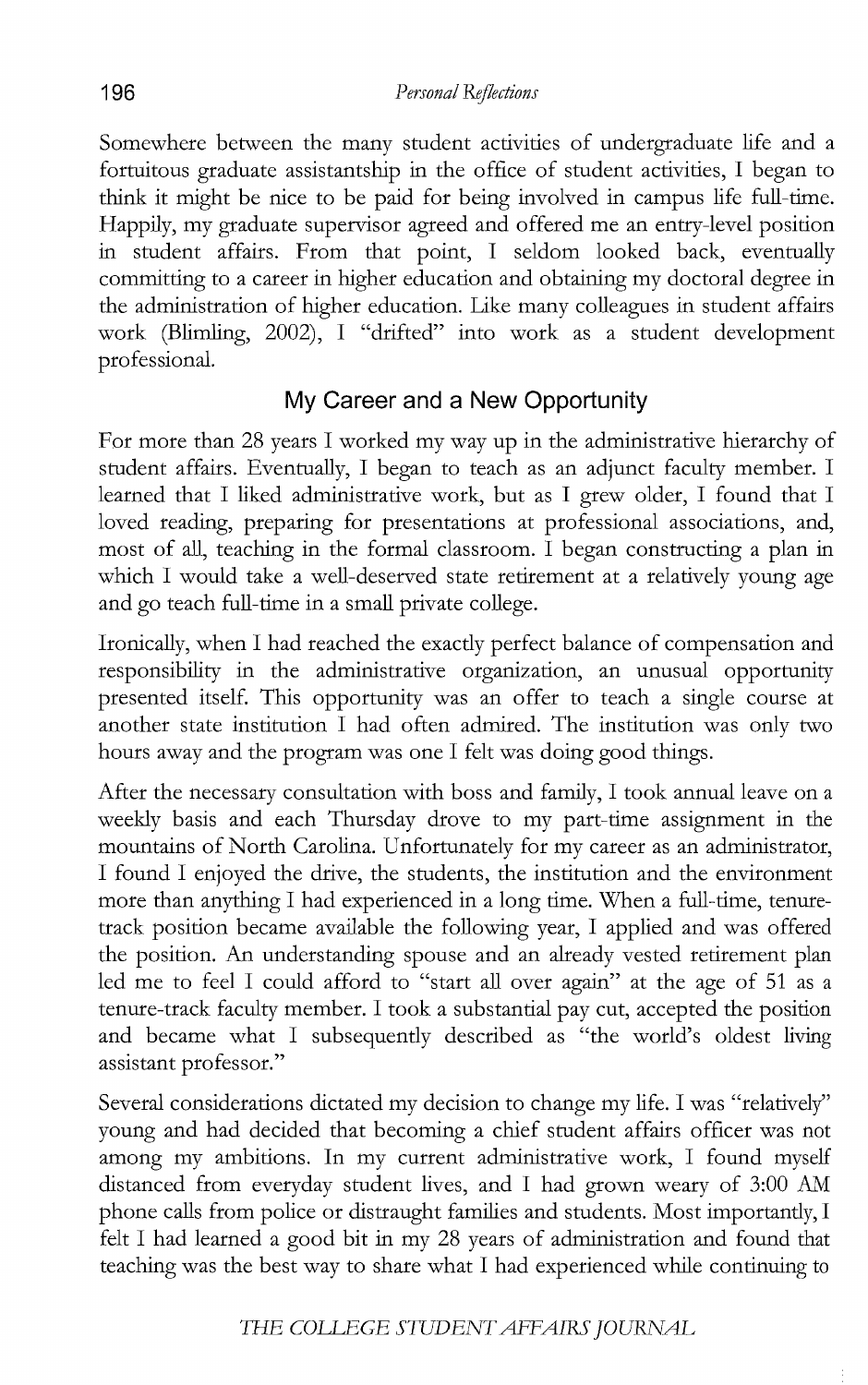learn from my students. What follows are reflections on my first year in the transition from established administrator to full-time faculty member. It was a very good year!

#### **Thoughts on the Career Transition**

Between April, when the position was offered and accepted, through the spring and into the summer when 1 left my administrative life behind, I was in neither of two worlds. I was no longer fully invested in the future of my current administrative position and not yet enabled to fully participate in my faculty position. While this cognitive and spatial ambiguity was somewhat refreshing as in interlude, it soon became an annoyance. There was a past and a future but no present.

Suddenly many of the things that normally contribute to a sense of place were becoming amorphous. I did not have a new phone number, email address, or even an office location for my coming job. Quite appropriately, the assignment of limited physical resources at my new institution awaited the dean's decision, based on the domino effect of which faculty members were coming, staying, or going in the coming year. In my future faculty job, I did not yet exist, but in my current administrative position 1 was becoming a ghost. Physically, 1 continued to reside in the administrative world; spiritually, I was already exploring the faculty horizon. I found myself becoming an existentialist.

Meanwhile, life had to go on in my administrative work. This transition that I was participating in presented many interesting challenges. I experienced the need to explore my professional legacy. Part of who I had been as an administrator had to continue on in formal and informal tasks at my old institution, but I also needed to lay to rest part of who I had been. What was there of me that had to be replicated or incarnated in other forms? What normally would I be doing in six months that should now become the responsibility of someone else? What policy questions could I answer, should I answer, and which should I defer to my successor?

The farewell parties and the transition of responsibilities soon arrived. I left the job of administrator, and because my faculty position did not begin for several months, I entered a period of sabbatical. I wondered and worried a bit about what was to come. I found the absence of my office surroundings both liberating and problematic. I enjoyed having no daily calendar and appointments but missed the easy availability of access to technology, colleagues, and support that my former position had offered. I found myself somewhat blindly preparing for a semester of courses and students, the needs and expectations of which I could only guess.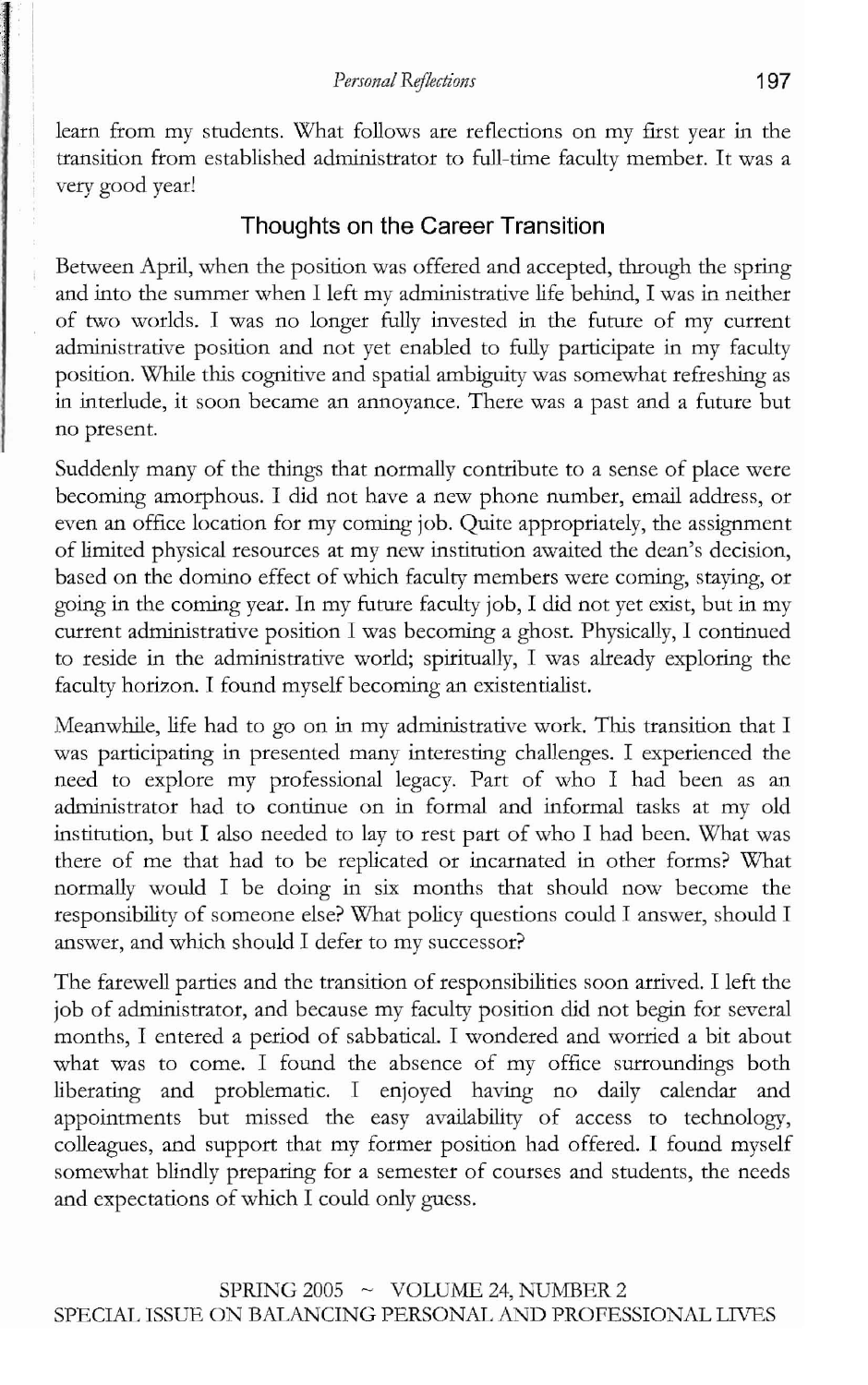At last, inevitably, the keys to the new office arrived, and with them the fall semester, though "fall" for a new faculty member begins in late summer with a round of meetings, introductions, and assignments that were in part expected and in some cases oddly new  $-$  a new semester in a new home. I found myself attending an orientation for new faculty, the content often consisting of things I had previously taught to new faculty in my old administrative position. I was now the newcomer and found it interesting to consider how effective I had been as an administrator in such settings. I quickly discovered a new culture of supervision, non-supervision, schedule, and life far different from my previous 28 years.

### **Learning the Ropes (Again)**

Teaching three classes (with my one-class release for research) that first semester brought surprises. While an adjunct, I had taught only one class per semester and, even with my administrative responsibilities, had time to prepare and reflect on my once per week meeting with my students. Now I taught three classes, each meeting once a week but multiplying my responsibilities enormously. Preparation of new courses was consuming. Staying ahead of my students, finding what worked and did not, grading an endless cascade of reaction papers and other assignments, meeting with students before, after, and around classes, and keeping up with my responsibilities for a research agenda while learning "the ropes" was quite challenging.

I also found that faculty members are supervised in a manner far different from my administrative experience. My administrator's fuzzy concepts of academic reality quickly were clarified as a new faculty member. I found that the lack of direct administrative supervision quickly led to an initial sense of ambiguity about my daily accomplishments. This, in turn, led to a small feeling that perhaps no one cared what I did. I rapidly was disabused of this notion.

My feelings of ambiguity were quickly replaced by the need to demonstrate evidence of scholarship, the requirement to create a portfolio for promotion and tenure review, a need to arrange for peer reviews of my teaching and student assessment of my courses and teaching, and a deadline to apply for subsequent appointments and the continuing tenure processes. Proof of my on-going scholarship activities was required for my department chair and for the tenure and contract review process of my departmental personnel committee. My dean wanted my small contributions for his annual report, and promotion and tenure reviews led to the need for a portfolio notebook of my achievements. I became quite practiced at presenting my accomplishments.

It became obvious that many did care about what I was accomplishing. My teaching was required to be demonstrably successful in helping students to learn. I came to understand that accountability for the *number* of hours spent in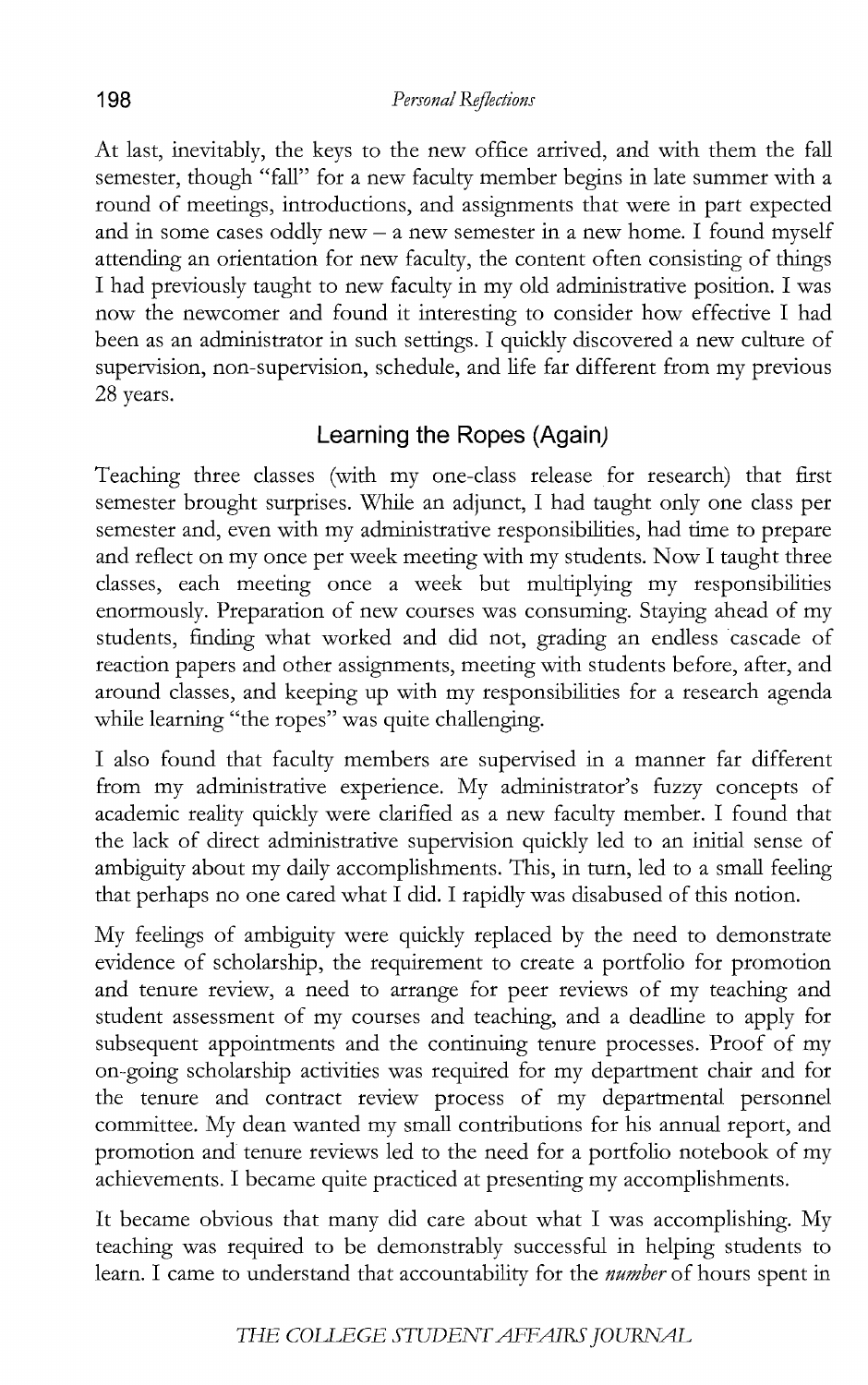class or office were not nearly so important as accountability for the *fulfillment* of teaching, advising, scholarship and service *expectations* of my students, chair, dean and, never to be forgotten, departmental personnel committee. Instead of worrying about supervision, my task became to "read" this new environment of caring and make sense of it in ways that were productive for my students, institution, and scholarship. The boundaries were present and real; they were simply much broader and further out than I had experienced in administration.

As I learned my responsibilities as a teacher, I found it was necessary to find a new rhythm in this academic life: classes, preparation, meeting students, grading, papers, articles, journals, emails, resources, and working with an assigned graduate student assistant that I was not sure what to do with. Every day was an adaptation and acclimatization to the new environment. In some ways, being a career administrator was good preparation for teaching. For example, administrators gain a high tolerance for meetings, committees, and the falderal that comes with them. It was therefore a pleasant surprise to discover that, as a faculty member, the few meetings that I found it necessary to attend, though still filled with some degree of falderal, were far less burdensome. Administratively assigned faculty paper work was far less than in my earlier life but a request for spring textbook selections and course preparations was followed (it seemed almost immediately) by requests for summer session preparations, which were shortly followed by requests for fall again.

About three quarters of the way through the first year, I began to notice that I was no longer the newcomer. I had become familiar to the neighborhood. Individuals stopped dropping in to introduce themselves, and it became incumbent on me to take the next step for a repeat lunch. Names and faces became more familiar and conversations in the abstract about so-and-so became associated with names and functions. It was important to note this transition for my own social and collegial well-being. There had been a change in the environment and a subsequent change in my self-image. I was becoming a faculty member.

#### **Conclusions: The World of Possibilities**

When I was an administrator, I worked each day through a schedule of meetings, events and deadlines. When my children asked one day, "Dad, what do you do?" I replied, "I meet!" Finding that explanation too accurate after 28 years, I decided to think about my next life. I was looking for something beyond the sameness of my environment at the time. I thought that full-time classroom teaching, the life I had been pursuing for 14 years as an adjunct, and differentiated from the out-of-classroom teaching I did as an administrator working with students, might offer the possibilities I was seeking. It seemed to

SPRING 2005  $\sim$  VOLUME 24, NUMBER 2 SPECIAL ISSUE ON BALANCING PERSONAL AND PROFESSIONAL LIVES